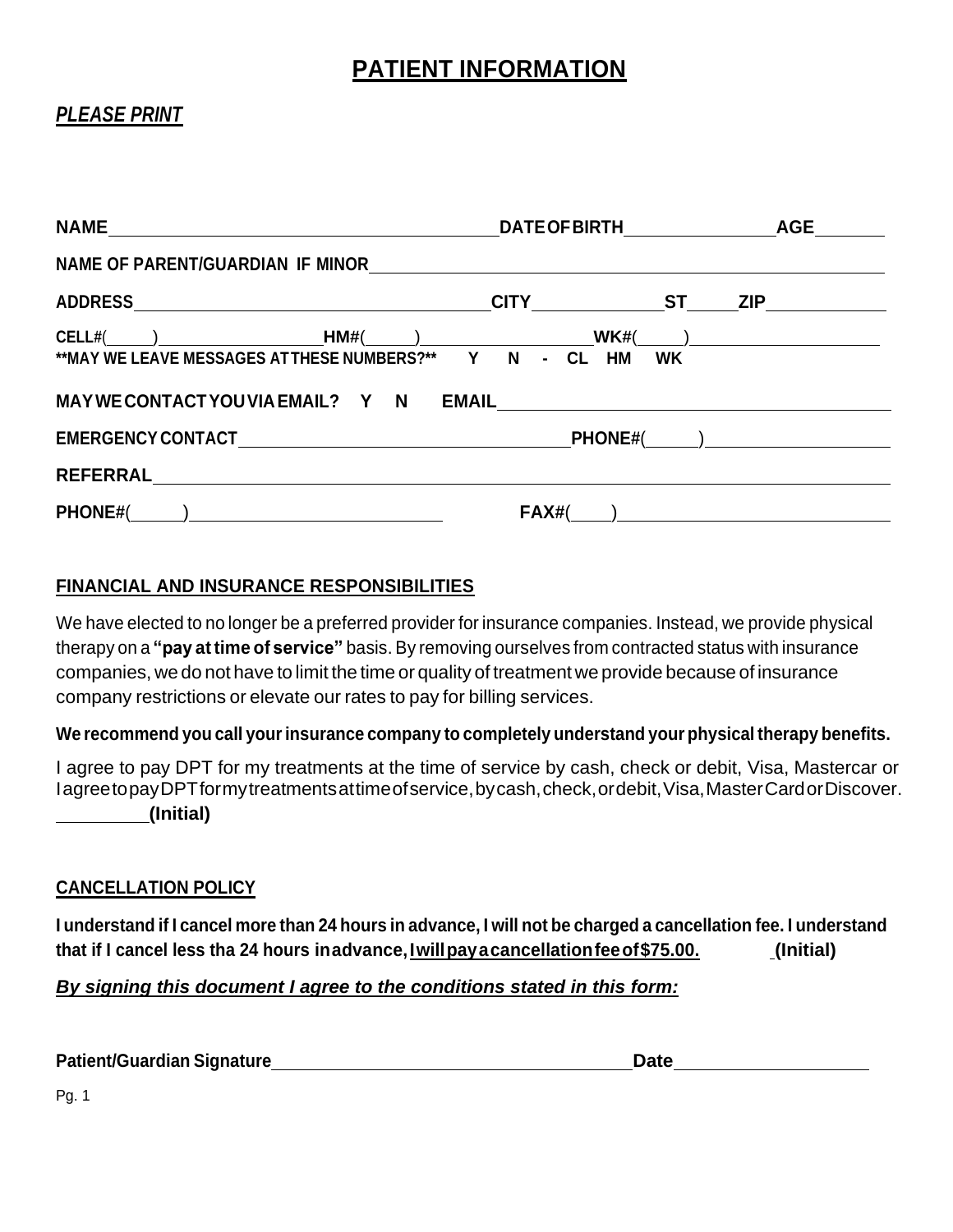# **CONDITIONS & CONSENT FOR PHYSICAL THERAPY AT DESERT PT**

#### **COOPERATION WITH TREATMENT**

Iunderstandthatinorderforphysicaltherapytreatmenttobeeffective,Imustcometoscheduledappointmentsunlessthereare unusual circumstances that prevent me from attending therapy. I understand and agree to cooperate with and perform the home physical therapy program intended for me. If I have trouble with any part of my treatment program, I will discuss it with my therapist. **(Initial)**

#### **NO WARRANTY**

I understand that the physical therapist cannot make any promises or guarantees regarding a cure for or improvement in my condition. I understand that my physical therapist can share with me opinions and available statistics and studies regarding results of physical therapy treatment for my condition and will discuss treatment options with me before I consent to treatment.

#### **(Initial)**

#### **INFORMED CONSENT FOR TREATMENT**

The term "**informed consent"** means that the potential risks, benefits, and alternatives of physical therapy treatment have been explainedtoyou.Thetherapistprovidesawiderangeofservices.IunderstandthatIwillreceiveinformationattheinitialvisit concerningthetreatmentandoptionsavailableformycondition.IunderstandthatIcandeclineanyportionoftheevaluationor treatment atany time. **(Initial)**

#### **Please initial one below:**

I would like a witness in the room for physical therapy evaluation and/or treatment.

I do not need a witness

**Potential risks:** You may experience an increase in your current level of pain or discomfort, or an aggravation of your existing injury or condition.

**Potential benefits:** May include an improvement in your symptoms and an increase in your ability to perform daily activities. You may experience increased strength, awareness, flexibility and endurance in your movements.You will have greater knowledge about managing your condition and the resources available to you.

**Alternatives**: All physical therapy treatment options available to your conditions will be explained to you. You may inquire about thecostoftheseservicesanddiscussthemwithyourtherapist.Ifyoudonotwishtoparticipateinthetherapyprogram,youmay discuss your medical, surgical or pharmacological alternatives with your primary care physician. **(Initial)**

I have read the above information and I consent to physical therapy evaluation and treatment. I understand the risks, benefits, and alternatives to treatment. I hereby voluntarily consent to physical therapy treatment. I understand that **I may choose to discontinue treatment at any time.**

**Patient/Guardian Signature Date** 

 $\frac{1}{2}$ 

\*\*\*\*FOR THERAPIST USE ONLY\*\*\*\*\*

*Consent to evaluation/treatment was verbally discussed with patient.*

Therapist Signature **Date** 

/ /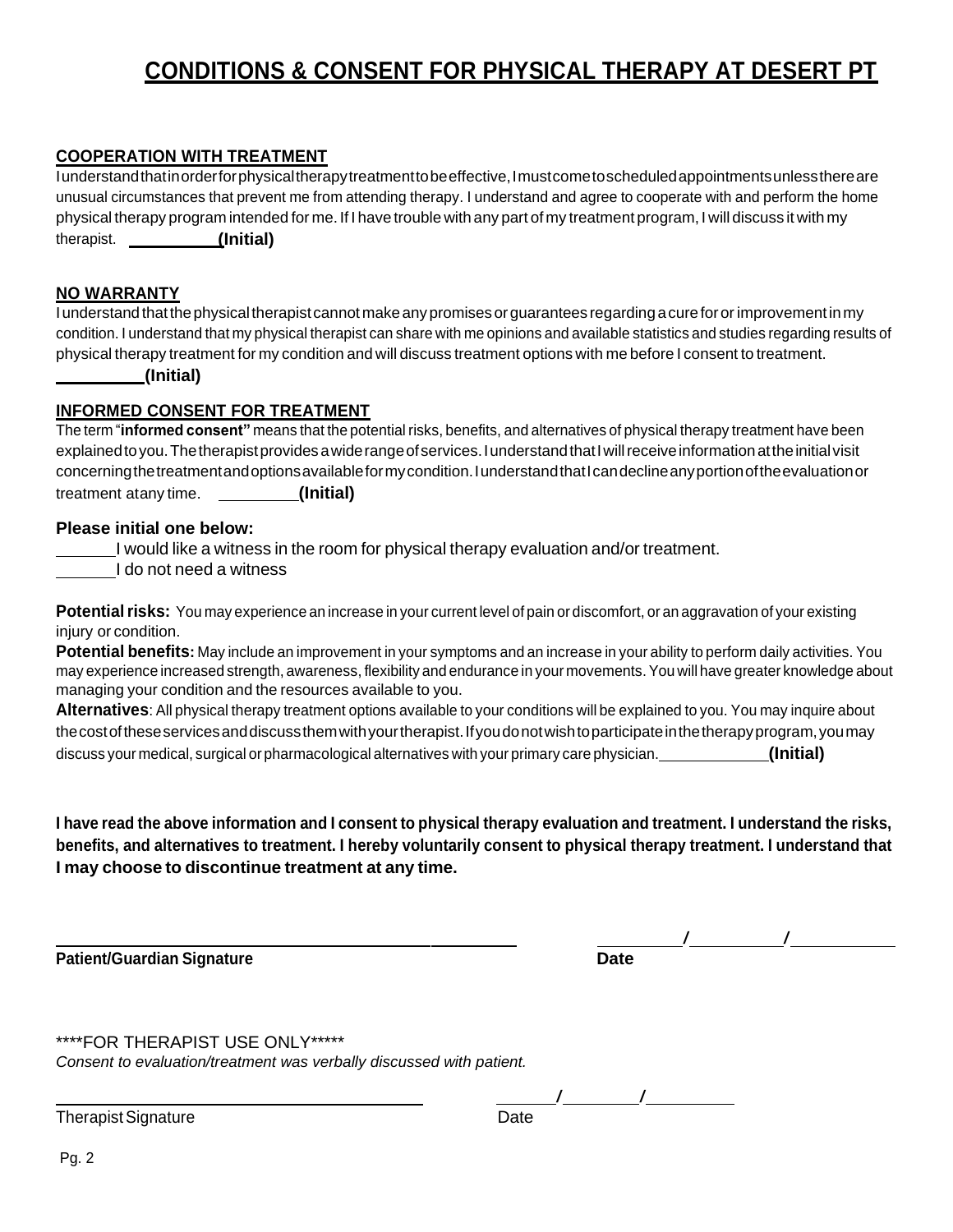# **ACKNOWLEDGEMENT OF PRIVACY PRACTICES**

| <b>PATIENT NAME:</b> |  |
|----------------------|--|

*Notice of Privacy Practices*

The notice provides the uses and disclosures of my protected health information (PHI)thatmay be made by this practice, my individual rights, how I may exercise these rights, and the practice's legal duties with respect to my information. I understand that if I have questions or complaints regarding my privacy rights I may contact the personbelow.

IunderstandthatthepracticereservestherighttochangethetermsofitsNotice ofPrivacyPractices. *I can obtain this practice's current Notice ofPrivacyPractices online or at the clinic upon request*.

*PATIENT/GUARDIAN SIGNATURE DATE*

Patient refused toSign

Patient was unable to sign because

Contact Person: Erika Townsend, PT, DPT – (602) 264-3369

**RESTORE PELVIC HEALTH PHYSICAL THERAPY** *(located within Desert Physical Therapy & Pelvic Health)* **5040 E. Shea Blvd., Suite 261 Scottsdale, AZ 85254**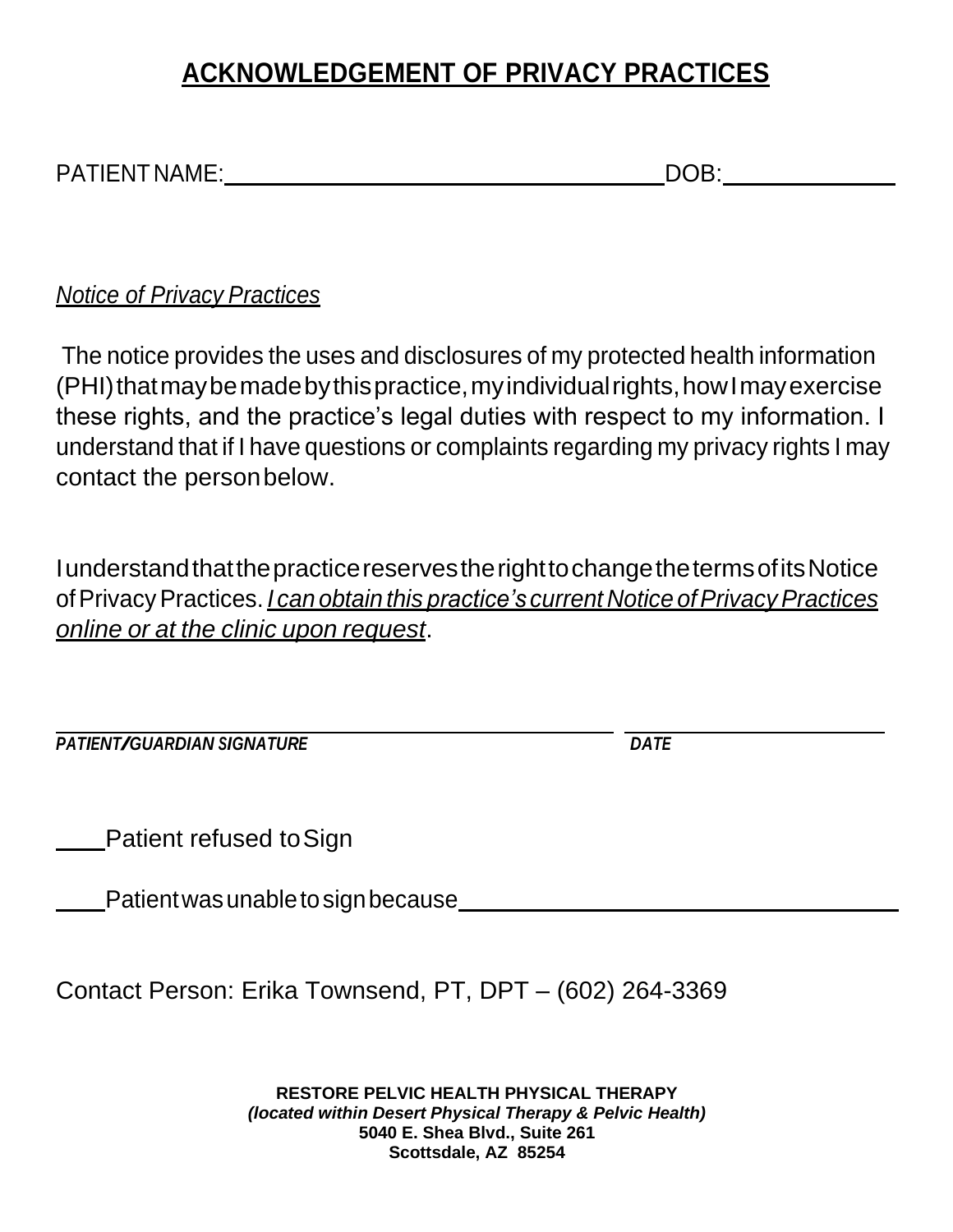#### **RESTORE PELVIC HEALTH PHYSICAL THERAPY 5040 E. SHEA BLVD., SUITE 261 SCOTTSDALE, AZ 85254** Phone:

|                                                            | Date: the contract of the contract of the contract of the contract of the contract of the contract of the contract of the contract of the contract of the contract of the contract of the contract of the contract of the cont |
|------------------------------------------------------------|--------------------------------------------------------------------------------------------------------------------------------------------------------------------------------------------------------------------------------|
| <b>History Form</b>                                        |                                                                                                                                                                                                                                |
|                                                            |                                                                                                                                                                                                                                |
|                                                            |                                                                                                                                                                                                                                |
| <b>Currently working? Yes or No</b>                        |                                                                                                                                                                                                                                |
|                                                            |                                                                                                                                                                                                                                |
|                                                            | <u> 1989 - Johann Stoff, amerikansk politiker (* 1908)</u>                                                                                                                                                                     |
|                                                            | Did a specific incident cause it? If yes, please describe: _____________________                                                                                                                                               |
|                                                            | Are your symptoms_______staying the same, ______getting better, ______getting worse?                                                                                                                                           |
|                                                            | Have you had physical therapy in the past for these symptoms? Yes or No (circle)                                                                                                                                               |
|                                                            |                                                                                                                                                                                                                                |
|                                                            | Medications (include reasons and supplements): _________________________________                                                                                                                                               |
|                                                            |                                                                                                                                                                                                                                |
| Since the onset of your current symptoms have you had:     |                                                                                                                                                                                                                                |
| Y/N Fever/Chills                                           | Y/N Malaise (Unexplained tiredness)                                                                                                                                                                                            |
| Y/N Unexplained weight change                              | Y/N Unexplained muscle weakness                                                                                                                                                                                                |
| Y/N Dizziness or fainting                                  | Y/N Night pain/sweats                                                                                                                                                                                                          |
| Y/NChangeinbowelorbladderfunctions Y/N Numbness / Tingling |                                                                                                                                                                                                                                |
| Other/describe:                                            |                                                                                                                                                                                                                                |

# **Please indicate if you are experiencing or have experienced any of the following:**

| Anemia                 | <b>Hearing Loss</b>          | Osteoporosis           |
|------------------------|------------------------------|------------------------|
| <b>Arthritis</b>       | <b>Hepatitis</b>             | Pacemaker              |
| Asthma                 | High Blood pressure          | Pelvic Pain            |
| <b>Blood Disorders</b> | <b>HIV/AIDS</b>              | <b>Physical Abuse</b>  |
| Cancer                 | Hypo/Hyperthyroid            | <b>Sexual Abuse</b>    |
| Depression             | <b>IBS</b>                   | STD's                  |
| <b>Diabetes</b>        | <b>Interstitial Cystitis</b> | <b>Stroke</b>          |
| Epilepsy/Seizures      | <b>Kidney Disease</b>        | TIA                    |
| Head Injury            | Low back pain                | <b>TMJ</b>             |
| Headaches              | Neck pain                    | <b>Vision Problems</b> |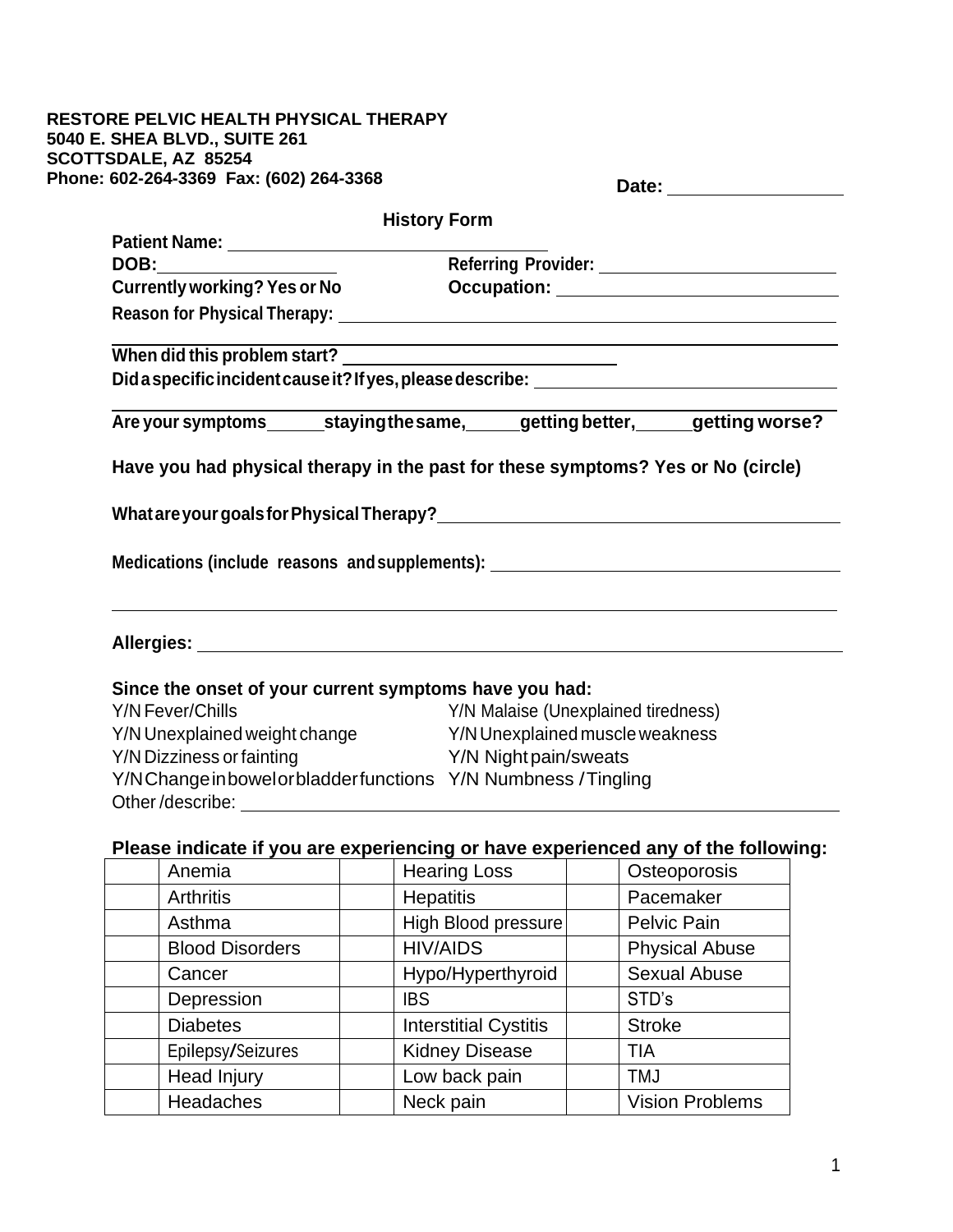Anything other conditions that I should be aware of? \_\_\_\_\_\_\_\_\_\_\_\_\_\_\_\_\_\_\_\_\_\_\_\_\_\_\_\_

| <b>Surgeries</b> | <b>Date</b> | <b>Reason</b> |
|------------------|-------------|---------------|
| Abdominal        |             |               |
| <b>Bladder</b>   |             |               |
| <b>Bowel</b>     |             |               |
| <b>Uterine</b>   |             |               |
| Orthopedic/Spine |             |               |
| Heart            |             |               |
| Lungs            |             |               |
| <b>Plastics</b>  |             |               |
| Other            |             |               |

## **Childbearing History**

| Are you currently Pregnant? Yes/No | Due Date:                     |
|------------------------------------|-------------------------------|
| Number of Children:                | Number of Vaginal deliveries: |
| Number of C-sections:              | Number of episiotomies:       |
| Number of forceps deliveries:      | Any complications?:           |

## **Current Sexual Activity?** (check all that apply)

- Sexually Inactive due to pain
	- **Pain with Penetration** Pain with Climax
		- Let pain after intercourse? How long does it last?
	- Sexually inactive due to other reasons

No pain withintercourse

## **Bladder:**

| Y/N Difficulty initiating urine stream?                       | Y/N Pain during urination?                   |
|---------------------------------------------------------------|----------------------------------------------|
| Y/N Sensation of incomplete bladder emptying?                 | Y/N Blood in urine?                          |
| Y/N Urine loss with sneezing, coughing, laughing?             | Y/N Insensible urine loss?                   |
| Y/N Urine loss with urgency to void?                          | Y/N Dribbling after urination?               |
| Y / N Straining to empty bladder?                             |                                              |
| Is urine stream weak, strong, or does it stop start? (circle) |                                              |
| How many times a day do you void?                             | Per Night?                                   |
| Do you wearpads? Yes or No                                    | How many per day/week?                       |
| Doyou have a sensation of something "falling out"? Yes or No  |                                              |
| <b>Bowel:</b>                                                 |                                              |
| Y/NLoss of stool beyond your control?                         | <b>Y/N</b> Straining to empty bowels?        |
| <b>Y/N</b> Pain during bowel movements?                       | Y/N Sensation of incomplete bowel movements? |
| Y/N Loss of flatulence (gas) beyond your control?             |                                              |
| How Many bowel movements per day/week?                        |                                              |
| Is your stool (circle): Loose/Liquid Soft Hard                | <b>Pellets</b>                               |